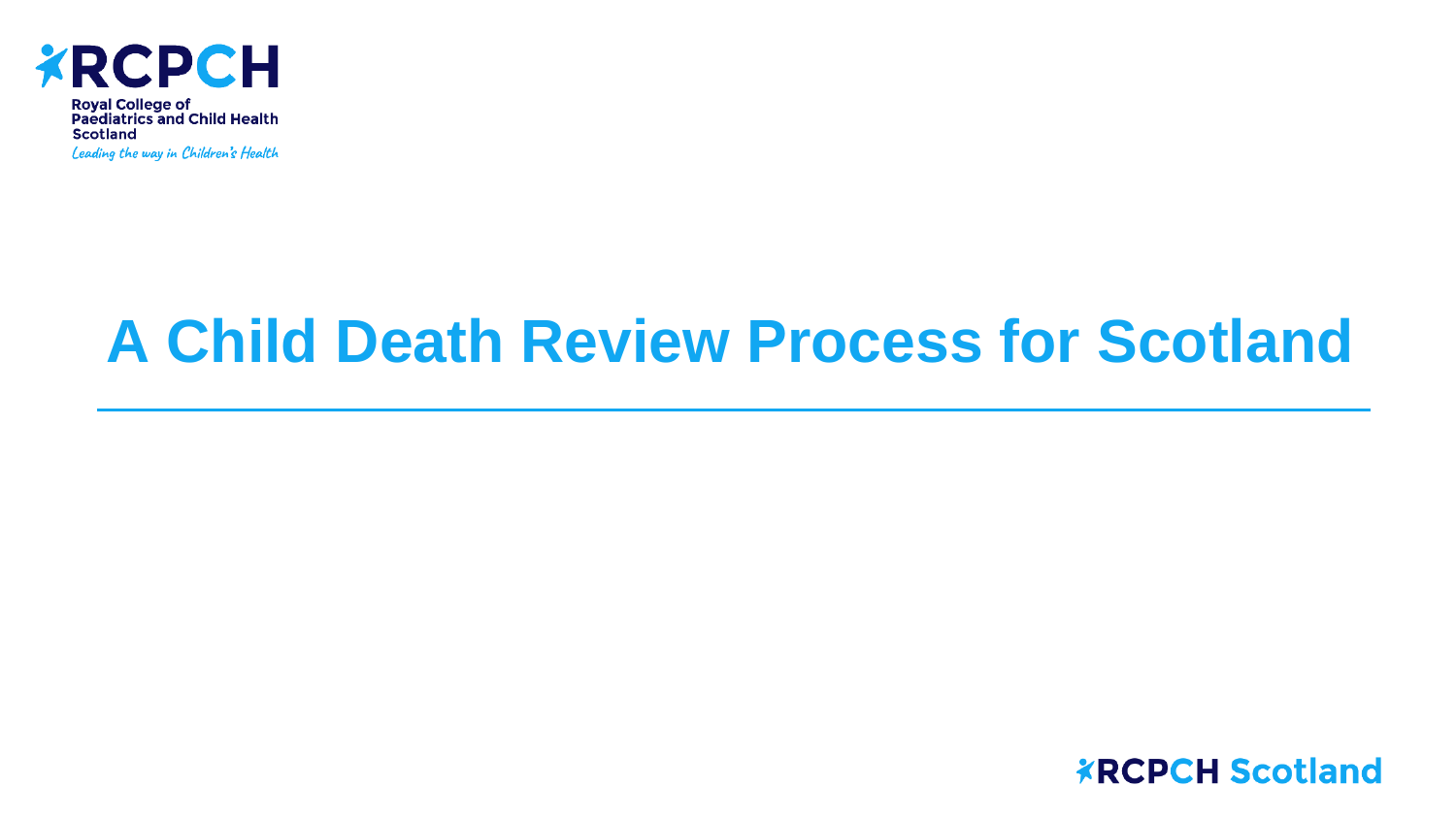- In 2017 there were 218 avoidable deaths in Scotland in the 0-19 age group
- Highest in the UK
- Well established CDOP process in England and elsewhere

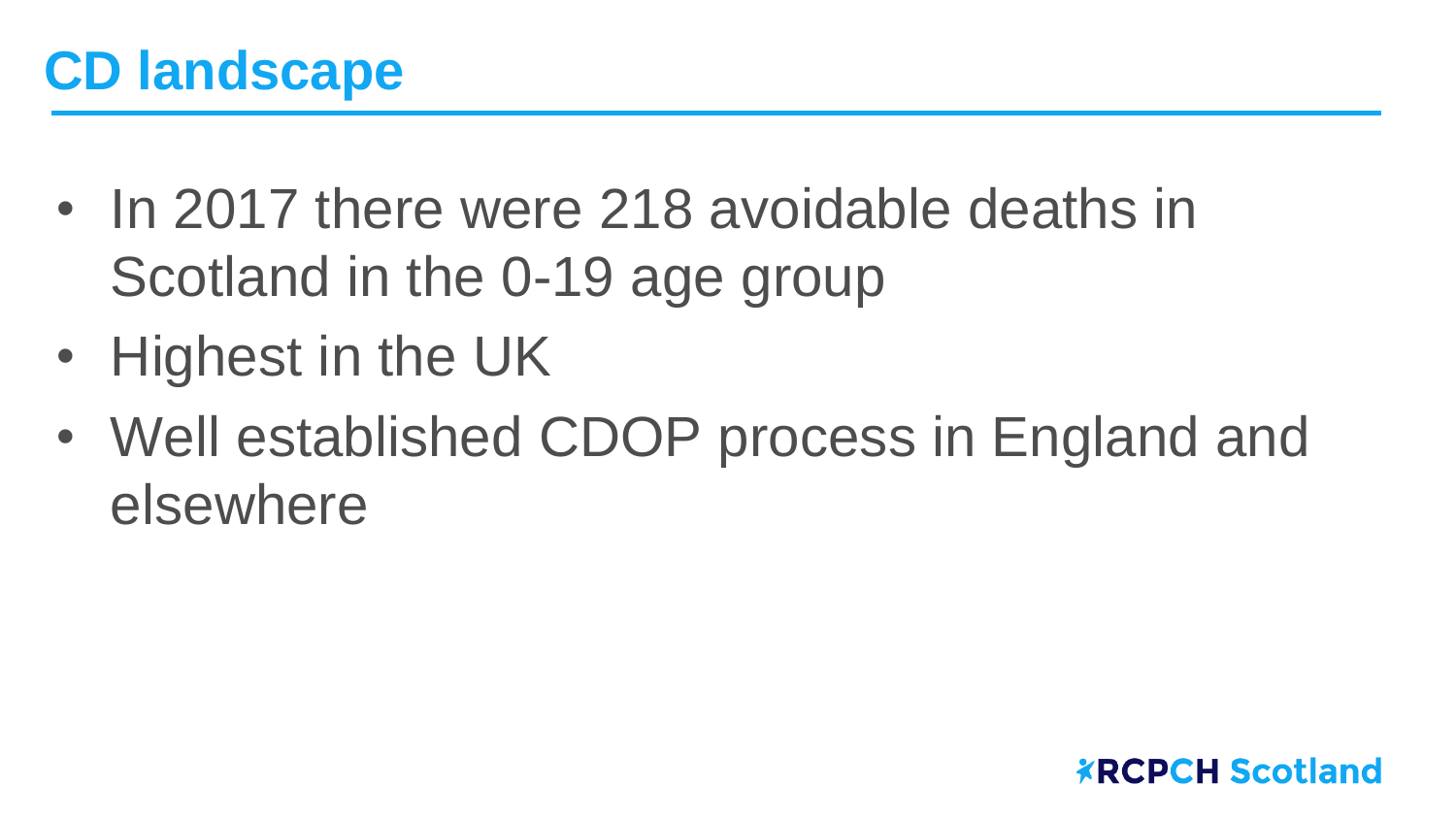## **RCPCH and a child death review process**

- 2012: RCPCH met with the Cabinet Secretary
- 2013: Child Death Review Working Group established
- 2014: Ministers accepted the recommendations that a CDRP for Scotland was necessary
- 2016: Child Death Review Steering Group report, detailed how to implement the recommendations
- 2019: Stakeholder meeting revealing plans for a Hub in **Scotland**

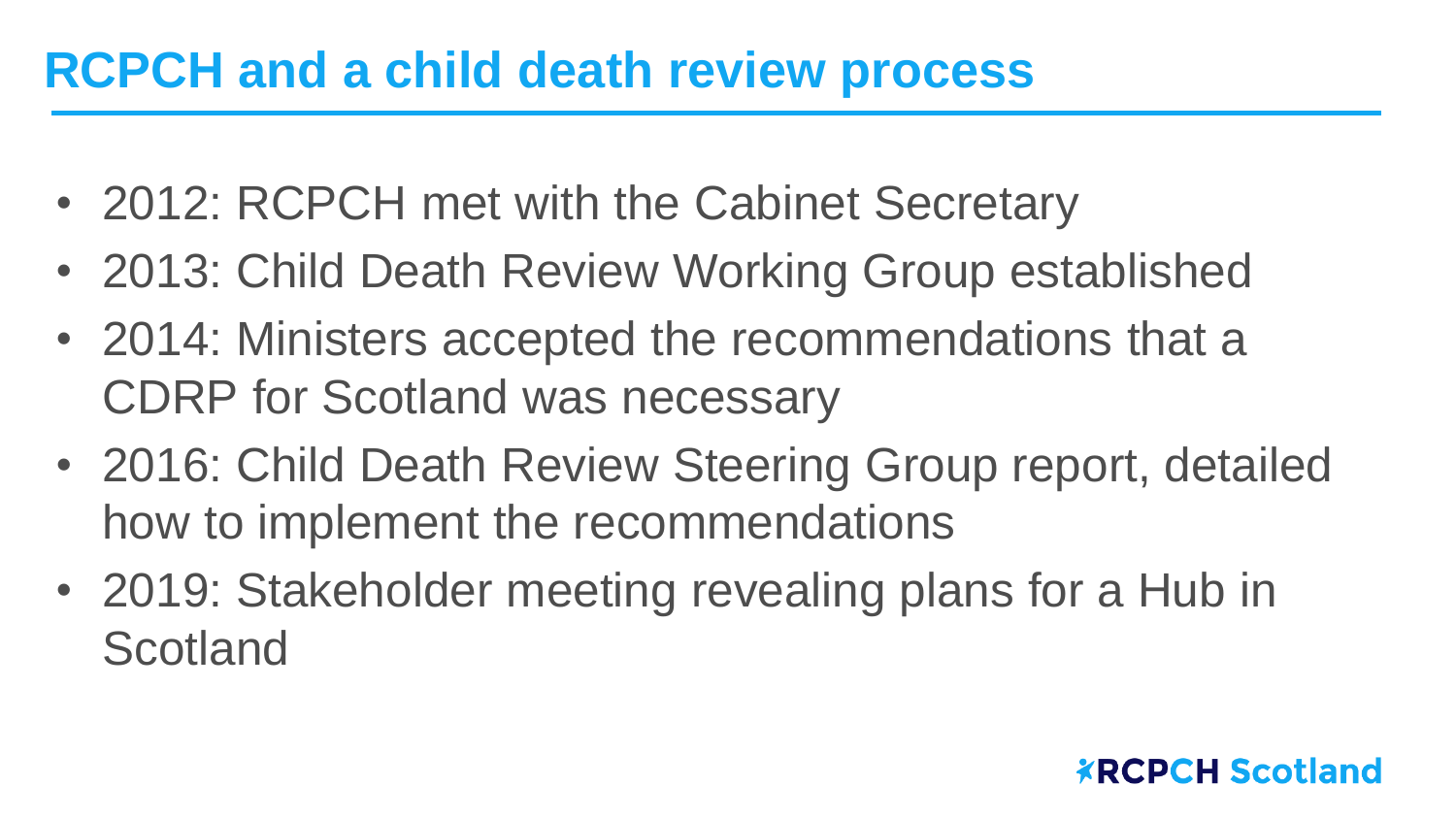- 2018: 3 pilot sites
- 2019: Stakeholder meeting to announce pilot results and plan for a Hub